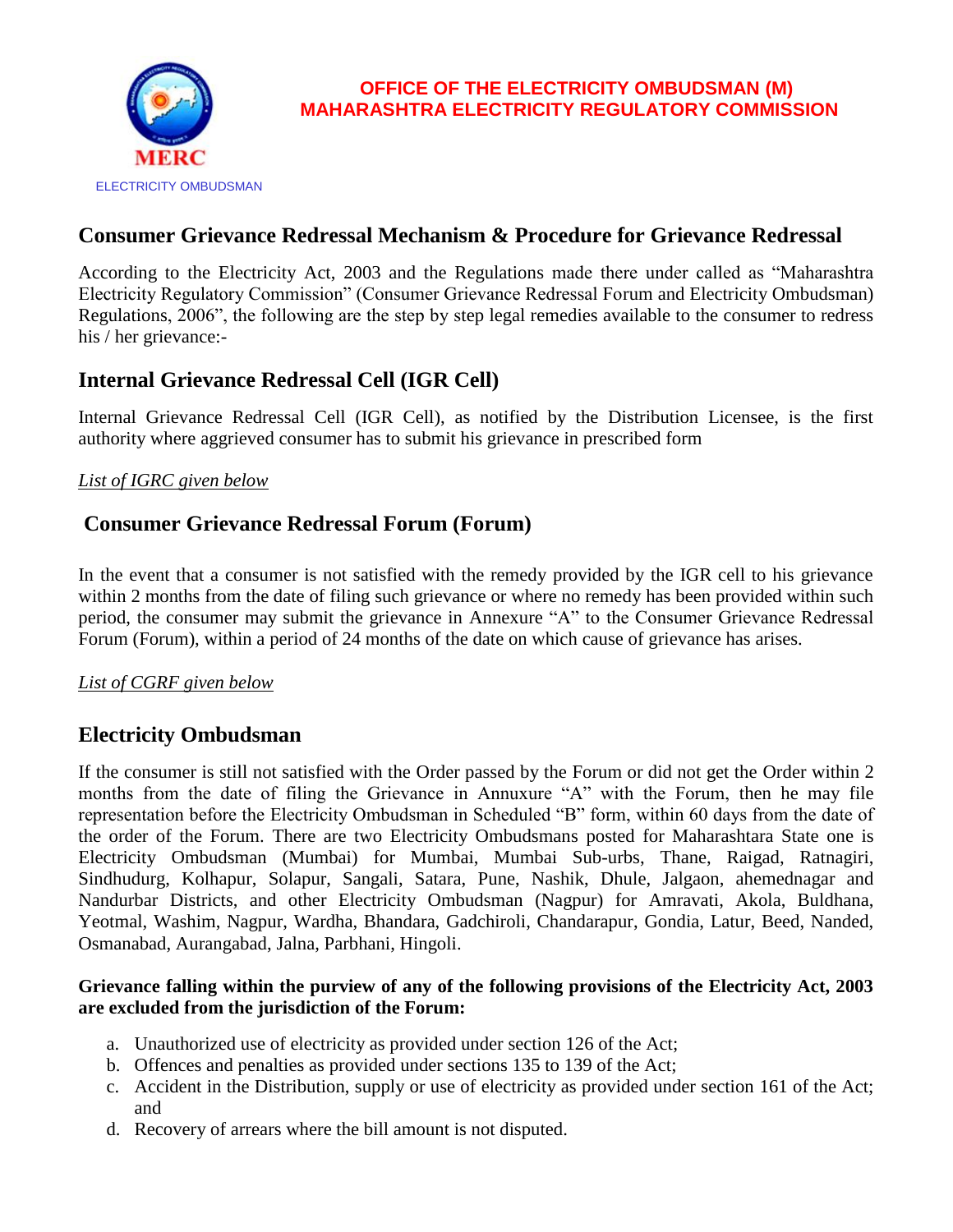## **Internal Grievance Redressal Cell**

### **1. Maharashtra State Electricity Distribution Company Limited (MSEDCL)**

Maharashtra State Electricity Distribution Company Limited have Internal Grievance Cell at the office of Superintending Engineer of each circle in the district and area of supply covered in Greater Mumbai.

## **2. Reliance Infrastructure Limited**

There are 7 zones of Internal Grievance Redressal Cell in Reliance Infrastructure Limited. Which are listed below-

| S.N            | <b>NAME OF ZONE</b>        | <b>AREA OF</b>           | <b>ADDRESS</b>                                           |  |  |  |  |
|----------------|----------------------------|--------------------------|----------------------------------------------------------|--|--|--|--|
|                |                            | <b>JURISDICTION</b>      |                                                          |  |  |  |  |
|                |                            |                          |                                                          |  |  |  |  |
| $\overline{1}$ | <b>South Division -</b>    | Bandra, Khar, Santacruz, | Customer Care Centre, Electricity House, Santa Cruz (E), |  |  |  |  |
|                | Santacruz (E)              | Vile Parle, Juhu         | Mumbai 400 055. Ph. 3009 9999 / 3009 8152                |  |  |  |  |
|                |                            |                          | Email-sz.queries@relianceada.com                         |  |  |  |  |
| $\overline{2}$ | <b>South Central</b>       | Jogeshwari (E) $\&$ (W), | Consumer Care Centre, E-4, MIDC, Andheri (E),            |  |  |  |  |
|                | Division-                  | Seepz, Andheri (E) &     | Mumbai 400 093. Ph. 3009 6999 / 3009 4200                |  |  |  |  |
|                | Andheri (W)                | (W)                      | Email-sc.queries@relianceada.com                         |  |  |  |  |
| $\overline{3}$ | <b>Central Division</b>    | Goregaon, Malad,         | Consumer Care Centre, W.E.Highway, Dindoshi, Goregaon    |  |  |  |  |
|                |                            | Kandivli, Malwani,       | (E),                                                     |  |  |  |  |
|                |                            | Marwe, Manori, Aksa,     | Mumbai 400 093. Ph. 3009 6999 / 3009 4844                |  |  |  |  |
|                |                            | Erangal, Madh            | Email-cz.queries@relianceada.com                         |  |  |  |  |
| $\overline{4}$ | <b>North Division I-</b>   | Dahisar, Godbunder       | <b>Consumer Care Centre,</b>                             |  |  |  |  |
|                | Kandivli (W)               | village, Rai village,    | 369 D, S.V.Road, Kandivali (W), Mumbai 400 067           |  |  |  |  |
|                |                            | Marve village, Dongri    | Ph. 3009 6999 / 2807 0013,                               |  |  |  |  |
|                |                            | village, Uttan village,  | Email-nz.queries@relianceada.com                         |  |  |  |  |
|                |                            | Gorai village            |                                                          |  |  |  |  |
| 5              | <b>North Division II -</b> | Mira Road to Bhayandar   | Consumer Care Centre,                                    |  |  |  |  |
|                | Bhayandar $(E)$            |                          | Pawan Putra, Ghoddev, Bhayandar (E), Thane 401 101       |  |  |  |  |
|                |                            |                          | Ph. 3009 6999 / 2819 0819                                |  |  |  |  |
|                |                            |                          | Email - nz.queries@relianceada.com                       |  |  |  |  |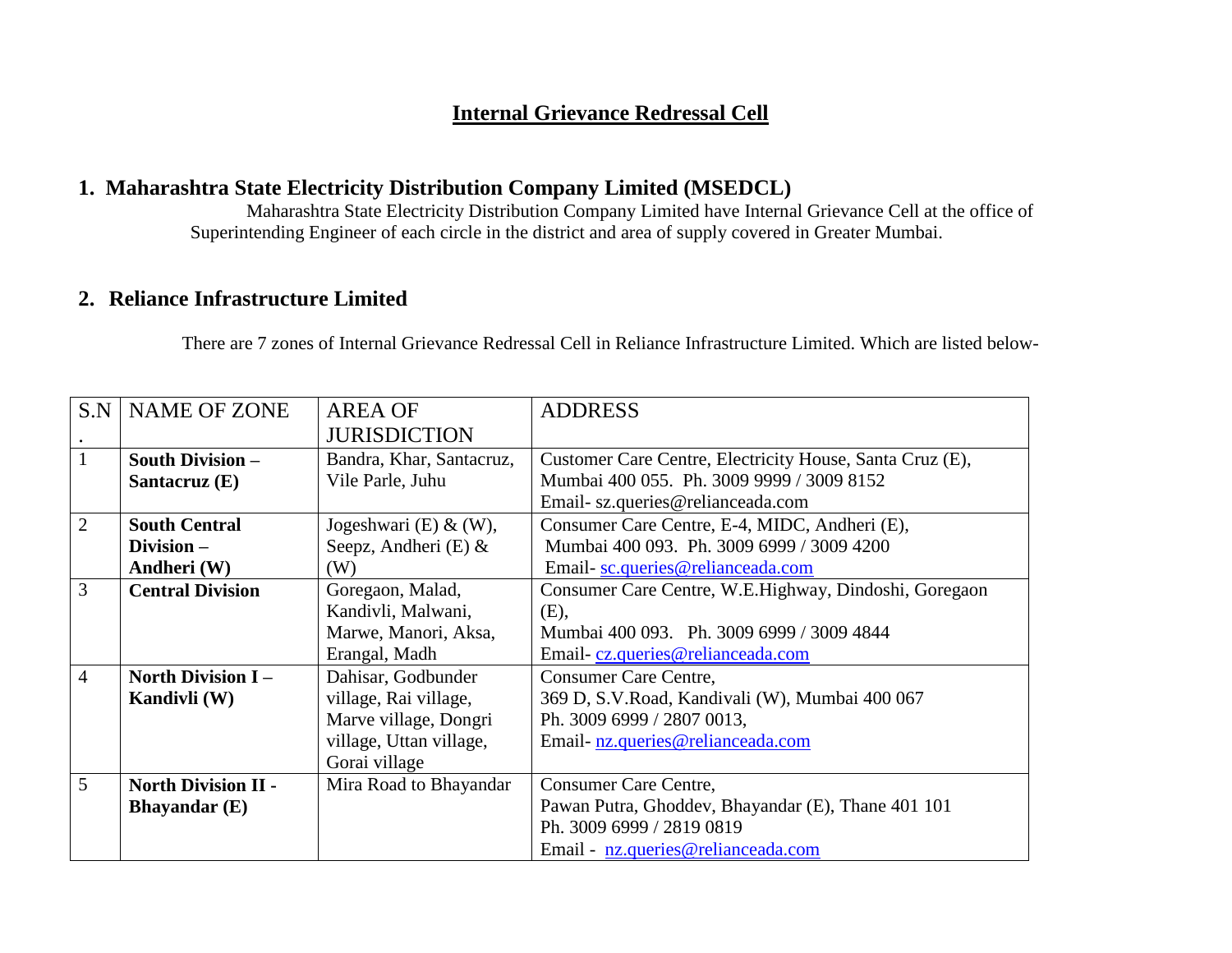| 6 | <b>East Division I-</b>   | Chembur, Kurla,         | Consumer Care Centre,                     |  |  |
|---|---------------------------|-------------------------|-------------------------------------------|--|--|
|   | <b>Tilak Nagar</b>        | Vidyavihar, Ghatkopar,  | Tilak Nagar, Road No.3, Chembur,          |  |  |
|   |                           | Vikhroli, Chunnabhatti, | Mumbai 400 089. Ph. 3009 6999 / 3009 2022 |  |  |
|   |                           | Tilak Nagar, Govandi,   | Email - ez.queries@relianceada.com        |  |  |
|   |                           | Mankhurd, Mahul,        |                                           |  |  |
|   |                           | Gavanpada, Trombay      |                                           |  |  |
|   | <b>East Division II –</b> | Sakinaka to Powai       | Consumer Care Centre,                     |  |  |
|   | <b>Sakinaka</b>           |                         | Sakinaka junction, Andheri Kurla Road,    |  |  |
|   |                           |                         | Mumbai 400 072. Ph. 30096999,             |  |  |
|   |                           |                         | Email - ez.queries@relianceada.com        |  |  |

## **TATA POWER COMPANY**

|  | <b>For Commercial Complaint -</b> |  |
|--|-----------------------------------|--|
|  |                                   |  |

Sr. Manager (Commercial) The Tata Power Company Limited Corporate Centre, 'B' Block, 2nd floor, 34, Sant Tukaram Road, Carnac Bunder. Mumbai – 400 006 Phone – 66658491.

#### **For Technical Complaint –**

Sr. Manager (T&D) The Tata Power Company Limited Dharavi Receiving Station, Matunga, Shalimar Industrial Estate, Mumbai – 400 019.

## **B. E. S. & T. UNDERTAKING**

B.E.S.&T. Undertaking BEST Multistoried Annex Building, Ground Floor, Accomodation Road, Mumbai – 400 001.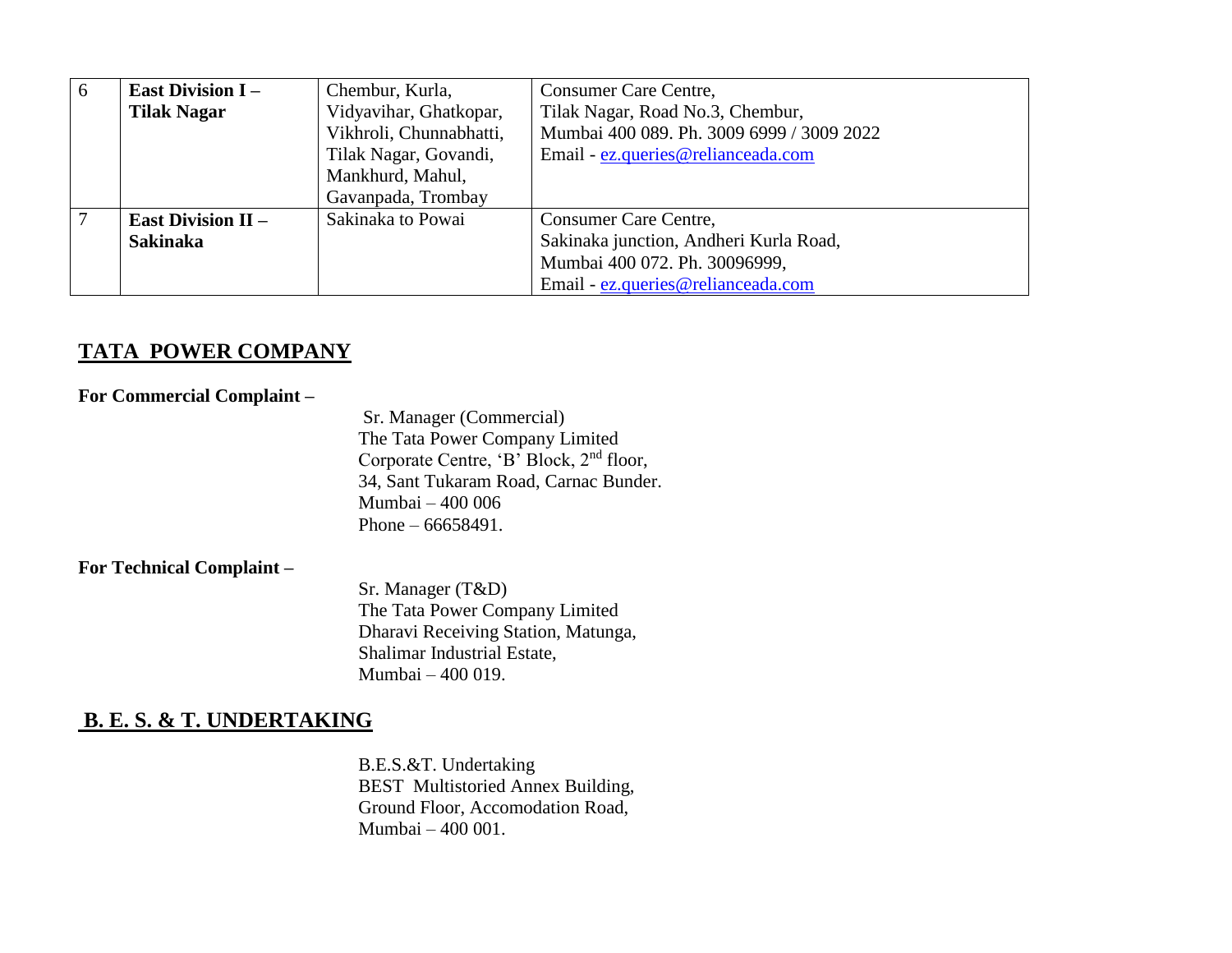# **CONSUMER GRIEVANCE REDRESSAL FORUMS**

| SN             | <b>Consumer Grievance Redressal</b><br>Forum (Zonewise)                                                                                                                    | Chairperson                           | <b>Member</b>                        | Ex. Engineer &<br><b>Member</b>                                 | Area of<br><b>Jurisdiction</b>                                     | <b>Concerned</b><br><b>Electricity</b> |
|----------------|----------------------------------------------------------------------------------------------------------------------------------------------------------------------------|---------------------------------------|--------------------------------------|-----------------------------------------------------------------|--------------------------------------------------------------------|----------------------------------------|
|                |                                                                                                                                                                            |                                       |                                      | <b>Secretary</b>                                                |                                                                    | <b>Ombudsman</b>                       |
| $\mathbf{1}$   | M.S.E.D.C.L., Amravati, HQ Akola<br><b>Consumer Grievance Redressal</b><br>Forum, Office of the Chief<br>Engineer, Vidyut Bhavan,<br>Ratanlal Plot,<br>Akola-444 005.      | Shri P.B.Gupta                        | Vacant                               | Shri A.R. Kadu<br>0724-2434475,<br><b>Ext 109</b><br>9960674606 | Amravati<br>Akola<br>Buldhana<br>Yeotmal<br>Washim                 | Nagpur                                 |
| $\overline{2}$ | M.S.E.D.C.L., Aurangabad<br><b>Consumer Grievance Redressal</b><br>Forum, Old Power House<br>Compound, Dr. Babasaheb<br>Ambedkar Road, Aurangabad -<br>431 001.            | Shri V.B.Mantri                       | Shri V.S. Kabra<br>9423846676        | Mr. Mohd<br>Kamuruddin<br>0240-2336172<br>7875764009            | Aurangabad $(R)$<br>Aurangabad (U)<br>Jalna<br>Parbhani<br>Hingoli | Nagpur                                 |
| 3              | M.S.E.D.C.L., Bhandup<br><b>Consumer Grievance Redressal</b><br>Forum, Office of the Chief<br>Engineer, "Vidyut", L.B.S.Marg,<br>Bhandup, Mumbai - 400 078.                | Shri S. K.<br>Chaudhari<br>9890065304 | Smt. Archana<br>Sabnis<br>9819122206 | Shri<br>R.N.Chavan<br>022-2566 3984<br>9930269418               | Bhandup<br>Mulund<br>Bhiwandi<br>Thane<br>Vashi                    | Mumbai                                 |
| $\overline{4}$ | M.S.E.D.C.L., Kalyan<br><b>Consumer Grievance Redressal</b><br>Forum, Office of the Chief<br>Engineer, Tejshri, Jehangir<br>Maidan, Karnik Road, Kalyan -<br>421 301.      | Shri S. S.<br>Deshmukh                | Smt. S.A.<br>Jamadar                 | Shri R.V.<br>Shivdas<br>0251-2328283<br>9960681008              | Kalyan<br>Raigad<br>Vasai                                          | Mumbai                                 |
| 5              | M.S.E.D.C.L., Kolhapur<br><b>Consumer Grievance Redressal</b><br>Forum, Office of the Chief<br>Engineer, Administration<br>Building, Tarabai Park,<br>Kolhapur $-416003$ . | Shri B.G. Pawar<br>0231-2666002       | Shri G. C. Lele<br>0231-2666002      | Shri G. B.<br>Pankar<br>0231-2666001<br>9960676008              | Kolhapur<br>Solapur<br>Sangli<br>Satara                            | Mumbai                                 |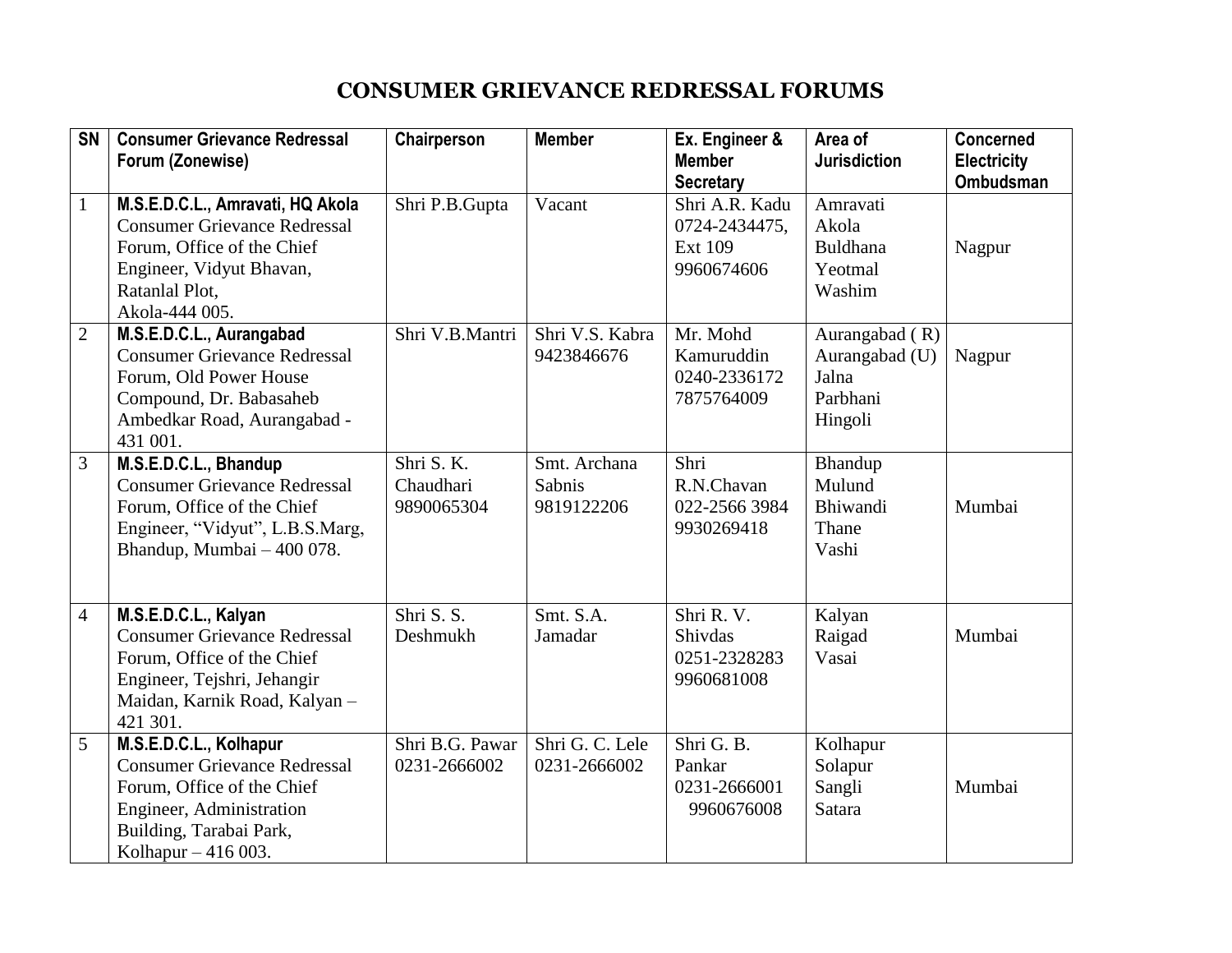| 6  | M.S.E.D.C.L., Latur<br><b>Consumer Grievance Redressal</b><br>Forum, Office of the Chief<br>Engineer, Vidyut Bhavan, 1st<br>floor, Old Power House,<br>Latur $-413512$ .                                         | Shri<br>A.D.Bhosale                          | Shri Md.Quasim<br><b>Bawala</b>               | Shri Thakur<br>02382-250634<br>9422933342<br>02382-250634 | <b>Beed</b><br>Nanded<br>Latur<br>Osmanabad                           | Nagpur |
|----|------------------------------------------------------------------------------------------------------------------------------------------------------------------------------------------------------------------|----------------------------------------------|-----------------------------------------------|-----------------------------------------------------------|-----------------------------------------------------------------------|--------|
| 7  | M.S.E.D.C.L., Nagpur Rural<br><b>Consumer Grievance Redressal</b><br>Forum, Nagpur Rural Zone, Plot<br>No. 12, Shrikrupa, Vijaynagar,<br>Chhaoni, Near HP Gas Godown,<br>Nagpur – 440 013.                       | Shri T. M.<br>Mantri<br>0712-2022198         | Shri M. G.<br>Deodhar<br>0712-2022198         | Smt S.D.<br>Chiwande<br>0712-2022198<br>9960680397        | Nagpur $(R)$<br>Wardha<br><b>Bhandara</b><br>Gadchiroli<br>Chandrapur | Nagpur |
| 8  | M.S.E.D.C.L., Nagpur Urban<br><b>Consumer Grievance Redressal</b><br>Forum, Nagpur Urban Zone,<br>Office of the Chief Engineer,<br>Prakash Bhavan, Link Road,<br>Sadar, Nagpur $-440001$ .                       | Shri. Shivajirao<br>S. Patil<br>0712-2551295 | Smt. Gouri<br>Chandrayan<br>0712-2551298      | Smt. Kavita K.<br>Gharat<br>0712-2556318<br>9970006814    | Nagpur (U)                                                            | Nagpur |
| 9  | M.S.E.D.C.L., Nasik<br><b>Consumer Grievance Redressal</b><br>Forum, Maharashtra State<br>Electricity Distribution Co. Ltd.<br>Nashik Zone, Kharbanda Park, 1st<br>Floor, Dwaraka, Sarvala, Nashik -<br>422 011. | Shri S.P.Wagh<br>9422245791                  | Shri Rajan S.<br>Kulkarni                     | Shri C.V. Patil<br>9552575112<br>0253-2591019             | <b>Nashik</b><br>Dhule<br>Jalgaon<br>Ahmednagar<br>Nandurbar          | Mumbai |
| 10 | M.S.E.D.C.L., Pune<br><b>Consumer Grievance Redressal</b><br>Forum, 925 Administrative<br>Building, Kasaba Perth,<br>Near Kumbharwada,<br>Pune $-411$ 011.                                                       | Shri S. Madke                                | Shri S.S.Pathak<br>020-24480520<br>9422016895 | Shri B.M.Ivare<br>020-24480520<br>9422016895              | Pune $(U)$<br>Pune $(R)$                                              | Mumbai |